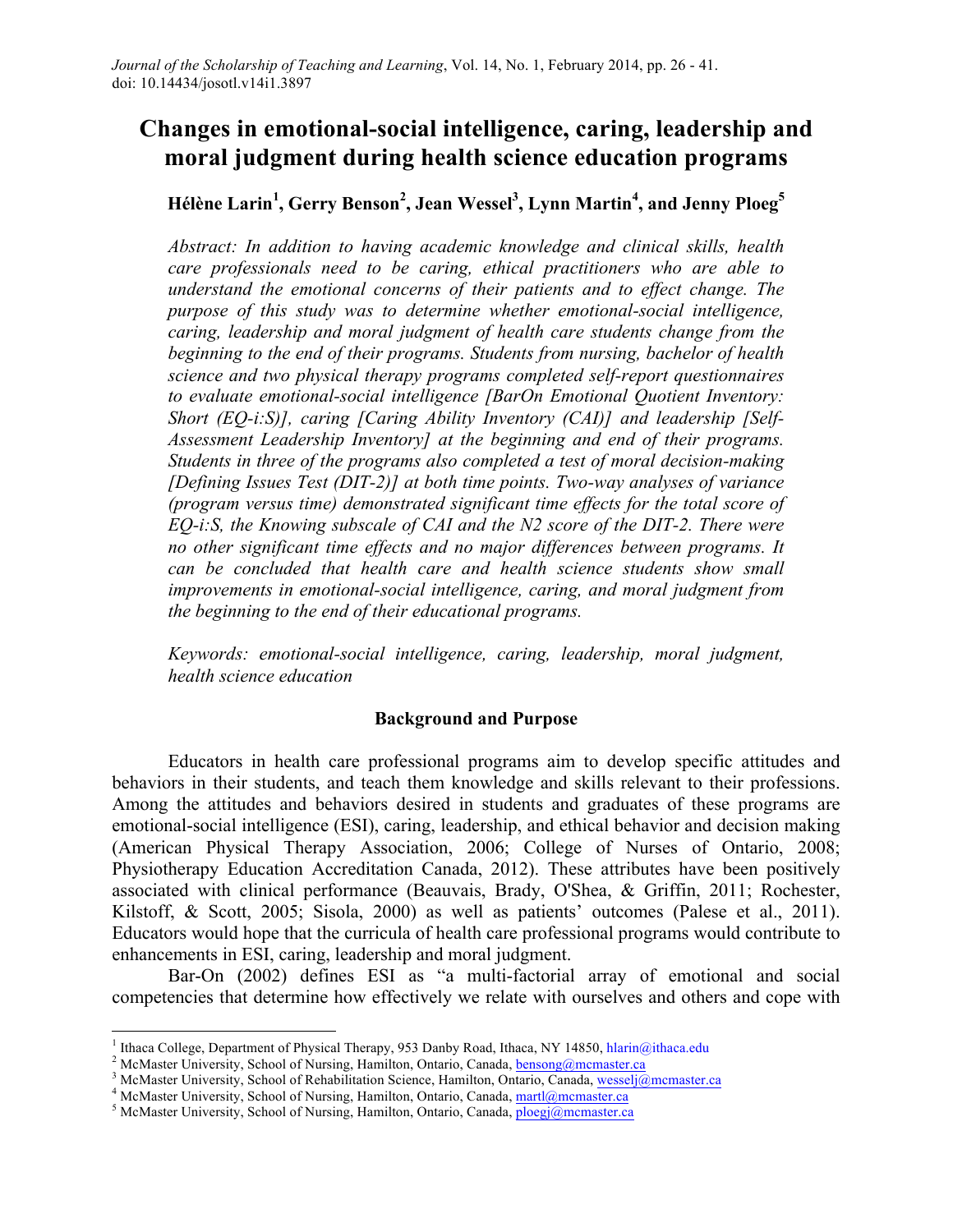daily demands and pressures" (p. 31). Various authors (Brewer & Cadman, 2000; Gard & Gyllensten, 2004; Rochester et al., 2005) have indicated that health professionals must understand their own and others' emotions so that they can use this knowledge to work with their colleagues, communicate effectively with their patients, deal with stress and uncertainty, and produce better treatment outcomes. Yet, research has not always demonstrated a positive change in the ESI of health science students over their programs. Lewis (2011) found no changes in the ESI of physical therapy students over a three-year program. Benson, Ploeg, and Brown (2010) showed that final-year nursing students had higher ESI than first-year students in a crosssectional study. However, in a subsequent longitudinal study (Benson, Martin, Ploeg, & Wessel, 2012), nursing students had significant but small increases in only one subscale of ESI (adaptability). Larin et al. (2011) found no overall time effects when testing the ESI of nursing and physical therapy students at the beginning of their programs and after their first clinical placements.

'Caring' is an important concept in the health professions, (Romanello & Knight-Abowitz, 2000; Warelow & Edward, 2007) and one that has been linked to ESI (Akerjordet & Severinsson, 2008; Rego, Godinho, McQueen, & Cunha, 2010; Wessel et al., 2008). Definitions of caring vary, but include reference to both the physical actions and emotional concern of the 'carer' as he/she supports and responds to the needs of others (McQueen, 2004). Caring has also been described as a relationship that involves receptivity, engrossment and reciprocity of the one caring and the person being cared for (Romanello & Knight-Abowitz, 2000). Duffy (2005) pointed out that although 'caring' is integrated in nursing curricula, there is little information on the caring ability of nursing graduates. Significant increases in some aspects of caring have occurred in nursing students during and after their educational programs (Benson et al., 2012; Nelson, Howell, Larson, & Karpiuk, 2001; Simmons & Cavanaugh, 2000), but not in nursing and physical therapy students during the early parts of their programs (Larin et al., 2011).

Leadership ability is another attribute desired in health professionals (Borbasi & Jackson, 2005; Snow, 2001). Jones and Sackett (2009) emphasized the need for leadership skills, not only in management and leadership positions, but also in everyday nursing practice. They suggested that leadership competencies at entry level to practice should include effective communication with healthcare professionals, translation of evidence into practice, and knowledge and skills related to information technology. Some studies in physical therapy (Lopopolo, Schafer, & Nosse, 2004; Schafer, Lopopolo, & Luedtke-Hoffmann, 2007) also identified communication as an important entry-level leadership skill, along with professional involvement, delegation and supervision, and ethical practice. Although Nelson et al. (2001) showed an increase in a leadership measure in nursing students from pre-clinical to the end of their program, other investigators failed to show significant changes for nursing or physical therapy students during their entry-level education programs (Benson et al., 2012; Larin et al., 2011).

Much has been written on the ethical practice/moral reasoning in the health professions (Barnitt, 1993; Barnitt, 1998; Barnitt & Roberts, 2000; Sisola, 2000; Triezenberg, 1996; Triezenberg, 1997; Triezenberg & Davis, 2000). Triezenberg and Davis (2000) contend that educators must go beyond the professional code of ethics and help students apply ethical theory to clinical situations, debate bioethics issues, and develop moral sensitivity (awareness of their own and others' values and beliefs). Longitudinal studies of health science students have shown mixed results; some showed no change (Dieruf, 2004; Kim, Park, Son, & Han, 2004) while others showed improvements in moral judgment (Duckett et al., 1997; Geddes, Salvatori, & Eva, 2009).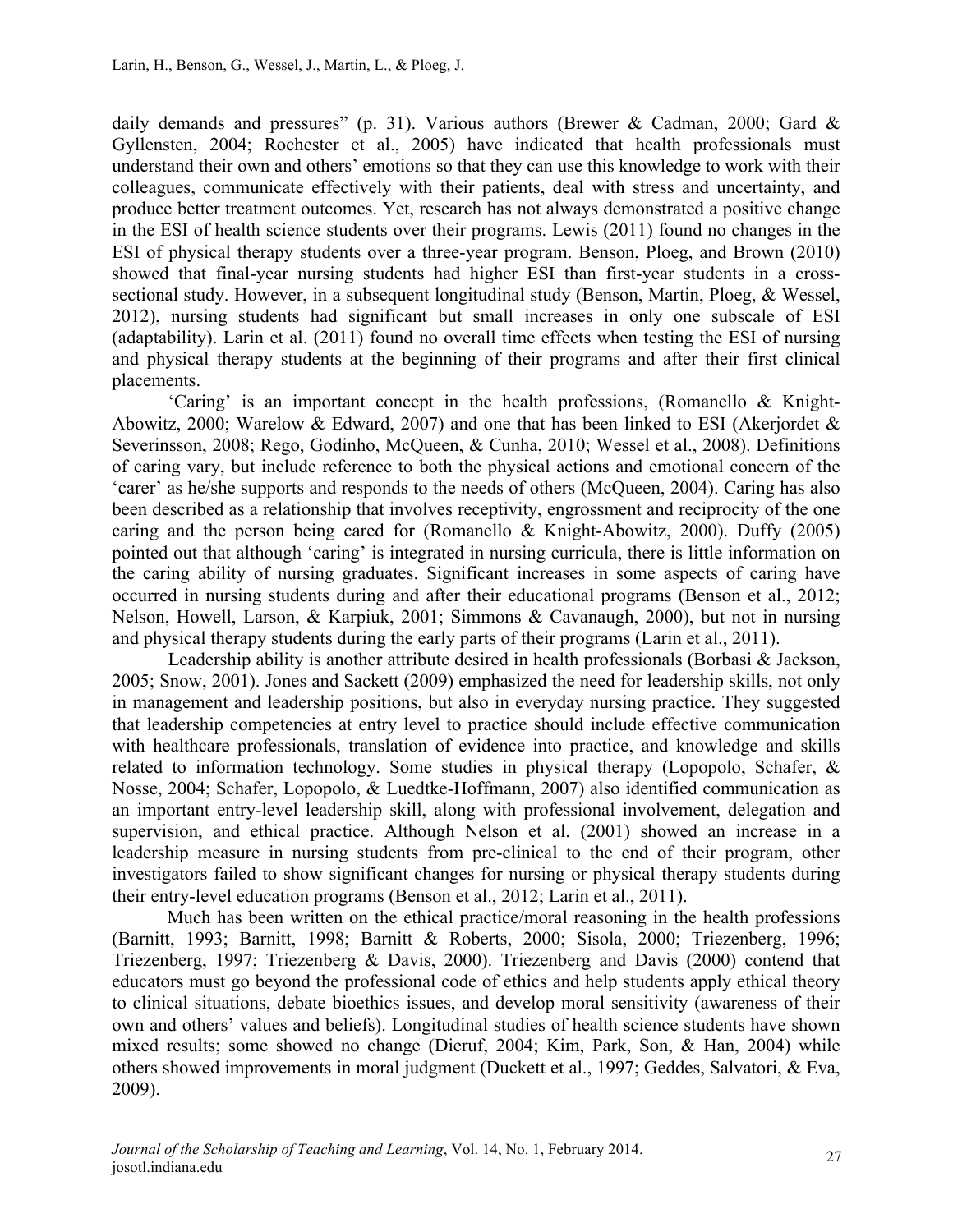In previous research, we studied these concepts in nursing, physical therapy and health science students at entry to their respective programs (Wessel et al., 2008). We found a relationship between ESI, caring and leadership, but not moral judgment. Students of different disciplines, levels of education (graduate or undergraduate) and instructional approach had similar scores on the measurement of these concepts. In order to determine the effect of professional curricula on these attributes, we decided to measure the changes that occurred in these students from entry to graduation. The three professional programs (1 nursing, 2 physical therapy) covered aspects of ESI, caring, leadership and moral judgment. The Bachelor of Health Science (BHSc) program did not specifically address any of them, other than ethics approval in research. The nursing curriculum was based on a 'caring' framework. One of the physical therapy programs followed a conventional educational method (lectures and laboratories) while the other three programs were problem-based (learning takes place in small tutorial groups and is based on case scenarios).

The purpose of this study was to determine if health professional students have an improvement in ESI, caring, leadership and moral judgment over the course of their programs. Based on the differences across programs, the following hypotheses were considered (also see Figure 1):

- 1. If the professional programs (academic and clinical) are the key to change, the nursing and physical therapy students will have greater changes in ESI, caring, leadership and moral judgment than the BHSc students in a non-professional program.
- 2. If disciplinary content makes a difference, the nursing students will have greater changes in caring than the other three groups.
- 3. If method of education is important, the students in the three problem-based programs will have greater changes in ESI, caring, leadership and moral judgment than the students in the conventional education program.



*Figure 1*. Conceptual framework demonstrating the relationship among ESI, caring, leadership and moral judgment at entry to program (left hand section) and the hypotheses for this study (remaining part of the figure). The hollow arrows represent specific hypotheses and the narrow arrows indicate expected changes due to curricula.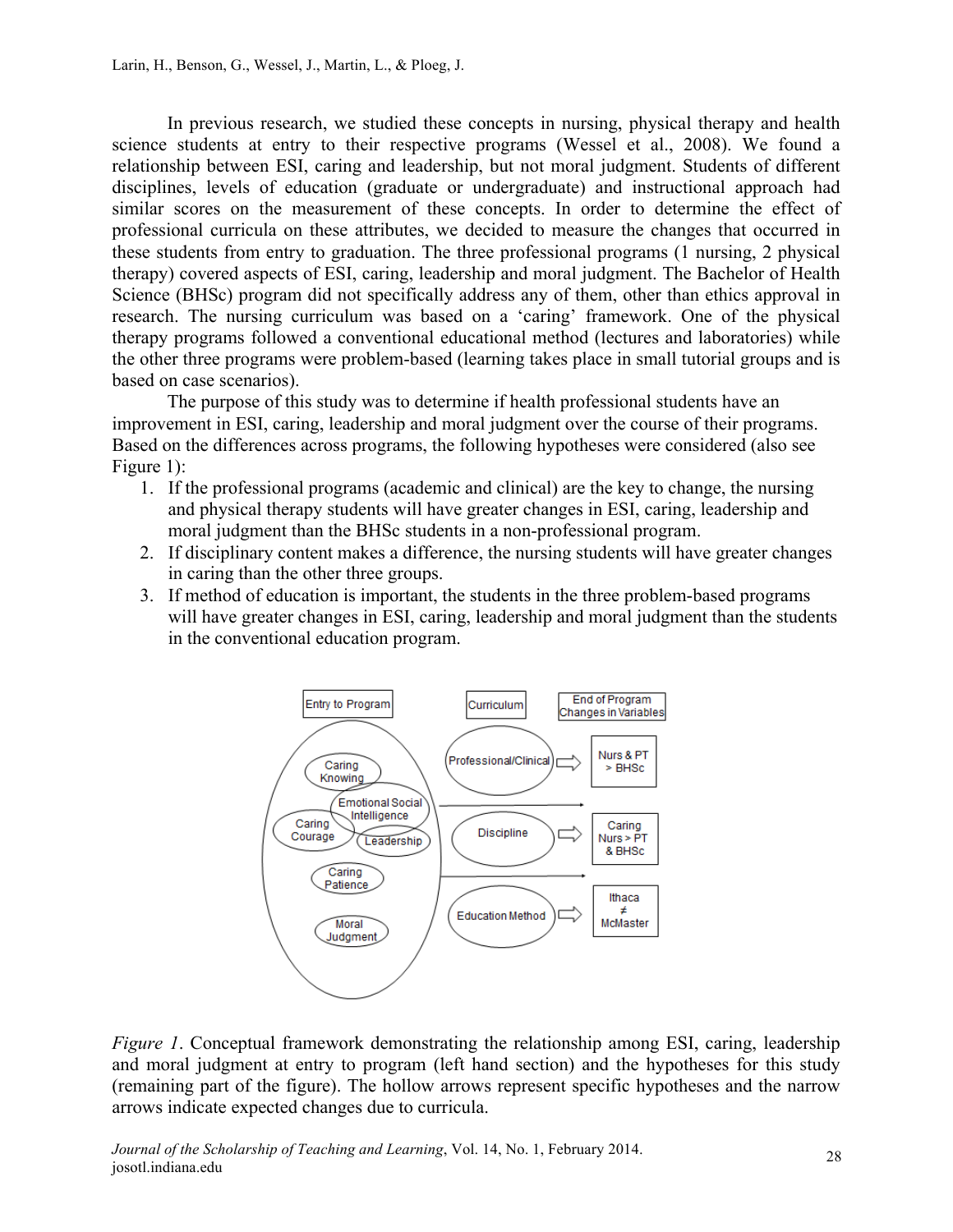#### **Methods**

#### **Study Design**

This study followed a pre-post, group comparison design.

#### **Participants and Settings**

Students from four programs and two educational institutions [McMaster University Bachelor of Health Science (BHSc), Nursing and Physical Therapy programs, and Ithaca College Physical Therapy program] were invited to participate in the study. Students in the BHSc and Nursing programs were in their first undergraduate year of their four-year programs. McMaster physical therapy students had completed varied undergraduate degrees and were commencing a 2-year (24 months) master's entry-level program. Ithaca students had completed 2 years of preprofessional, undergraduate studies, and were commencing 3 years of study that would lead to a master's entry-level degree in physical therapy. The inclusion of these cohorts allowed for the comparison of (a) professional programs versus a non-professional health science program (BHSc), (b) two health professional disciplines (physical therapy and nursing), and (c) two educational methods (problem-based learning and conventional). Although the groups were at different levels of education (undergraduate or graduate), we did not consider these comparisons because our previous work showed no differences in the study concepts of the four groups at baseline (Wessel et al., 2008). Sample size calculations indicated that 25 students per group were required to detect a between-group difference of one standard deviation (SD) on the EQ-i:S, with alpha =  $0.05$ , and power =  $0.80$ .

There were no specific curricular interventions targeting the outcome measures of ESI, caring, leadership and moral judgment in the four programs. However, the three professional programs addressed personal growth and client-centered approach, concepts similar to the personal and interpersonal aspects of ESI. Moreover, the students' clinical experiences were expected to increase their understanding and caring of others. The nursing curriculum was based on the caring concept of Bevis and Watson (2000) recognizing the need for students to have an awareness of self in order to engage in a professional caring relationship with patients. Leadership models were addressed in both the nursing program and the Ithaca physical therapy program, and the two physical therapy programs included content on ethical decision making.

Three of the cohorts (BHSc, nursing and McMaster physical therapy) received problembased education, where a health care problem/situation serves as the stimulus and guide to student learning in small group tutorials. As the students attempt to understand the problem, they identify their learning needs, research and apply information to the problem and work together as a group. These students were required to evaluate their own performance and that of others. Aspects of leadership, such as facilitating individuals, group process and task completion, were encouraged in the tutorial sessions. They learned their practical skills in laboratory sessions. Students in the Ithaca Physical Therapy program followed a conventional education method: content was provided in lectures, but small groups were utilized in the learning of practical skills.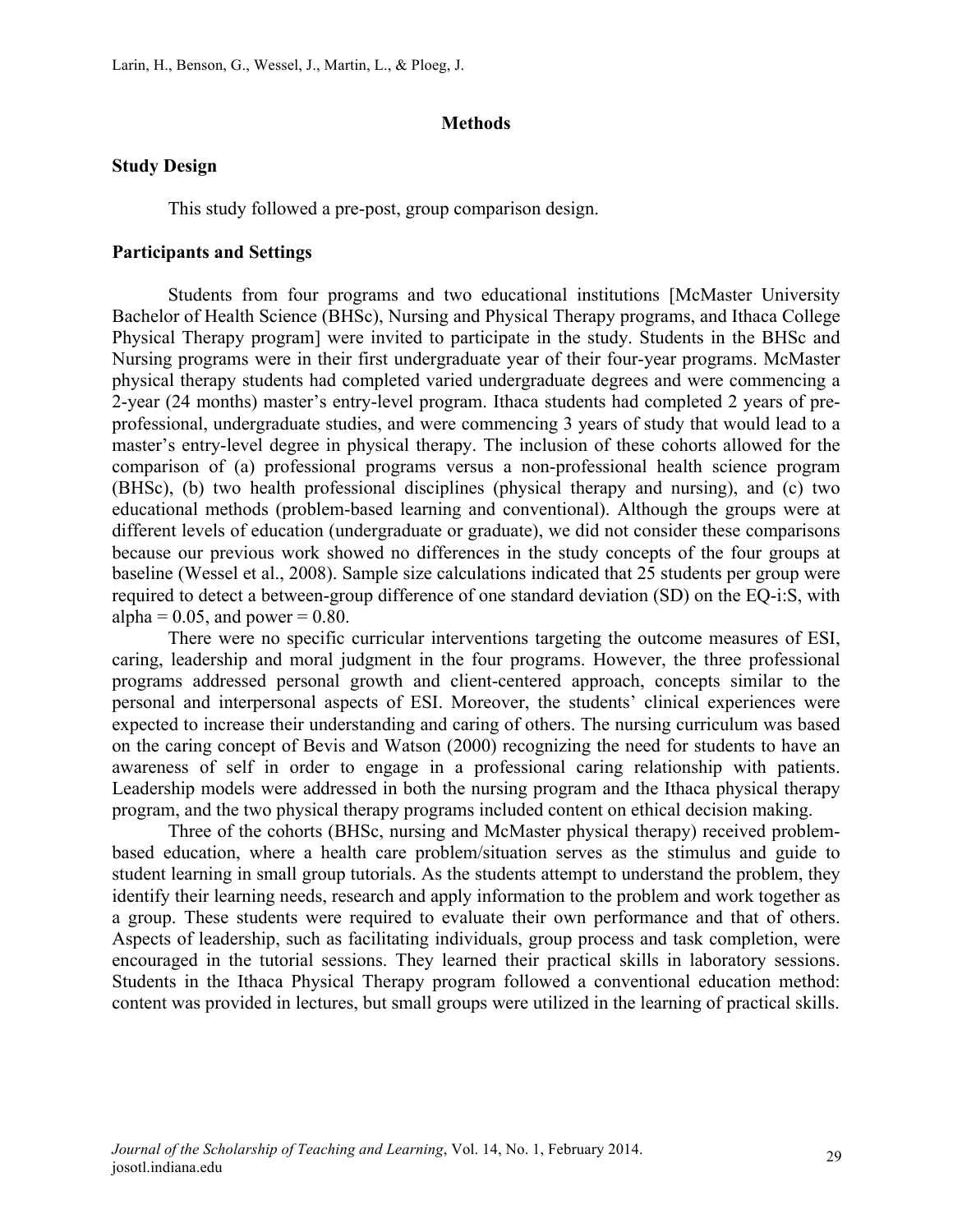#### **Recruitment**

At entry to their respective programs, students were informed of the study via e-mail, and were asked to contact the research team if they were interested. All students who participated were asked to provide an email address so that they could be contacted in the last semester of their programs. A pizza lunch or a small gift certificate was provided to the participants at the end of each data collection session.

#### **Data Collection**

The study received ethical approval from the ethics review boards of both institutions involved in the study, and all participants provided written informed consent. All students completed a short demographic questionnaire and three self-report questionnaires: the BarOn Emotional Quotient Inventory Short (EQ-i:S) (Bar-On, 2006), the Caring Ability Inventory (CAI) (Nkongho, 2003), and the Self-Assessment Leadership Instrument (SALI) (Smola, 1988), on entry to their programs (Time 1), and in the final months of their programs (Time 2). Students in the BHSc and the two physical therapy programs also completed the Defining Issues Test (DIT-2) (Rest, Edwards, & Thoma, 1997) at both time points. To decrease the burden of testing for the nursing students, they were not given the DIT-2 because they were completing another questionnaire as part of a larger study. The testing time was approximately 45-60 minutes. The lengths of time between the two data collection sessions were: 30, 42, 22, and 32 months for BHSc, Nursing, McMaster Physical Therapy and Ithaca Physical Therapy respectively.

#### **Measurement Tools**

*The BarOn Emotional Quotient Inventory: Short (EQ-i:S)* is a self-report measure of ESI behaviors (Bar-On, 2006). The EQ-i:S contains 51 statements which respondents rate on a scale ranging from 1 (very seldom or not true of me) to 5 (very often or true of me). A total score and five subscale scores (intrapersonal, interpersonal, stress management, adaptability and general mood) can be calculated. Raw scores are converted into standard scores based on age and gender. These normalized scores have a mean of 100 and SD of 15. A higher score indicates greater ESI, with Bar-On referring to standard scores of 85-115 as 'effective functioning', greater than 115 as 'enhanced skills', and less than 85 as 'area for enrichment'. Bar-On (2004) reported an internal consistency of 0.97, and test retest reliability coefficients of 0.72 for males and 0.80 for females.

*The Caring Ability Inventory (CAI)* is a self-report measure that examines a person's ability to care for others (Nkongho, 2003). It is based on Mayeroff's (1971) definition of caring: "helping another grow and actualize himself … a process, a way of relating to someone that involves development" (p. 1). The CAI consists of 37 items, each rated on a 7-point Likert scale ranging from 1 to 7, and distributed across three subscales that were determined by factor analysis: Knowing [CAI\_K] (14 items) relates to understanding of self and others, Courage [CAI\_C] (13 items) captures ability to cope with the unknown, and Patience [CAI\_P] (10 items) refers to tolerance and persistence. After reverse scoring of some items, the subscale scores are calculated by summing the items in that subscale. Higher scores indicate a greater degree of caring. The CAI is viewed as a reliable measure of caring with internal consistency on the total CAI ranging from 0.79 to 0.84 and a test retest coefficient of 0.75 (Nkongho, 2003). It has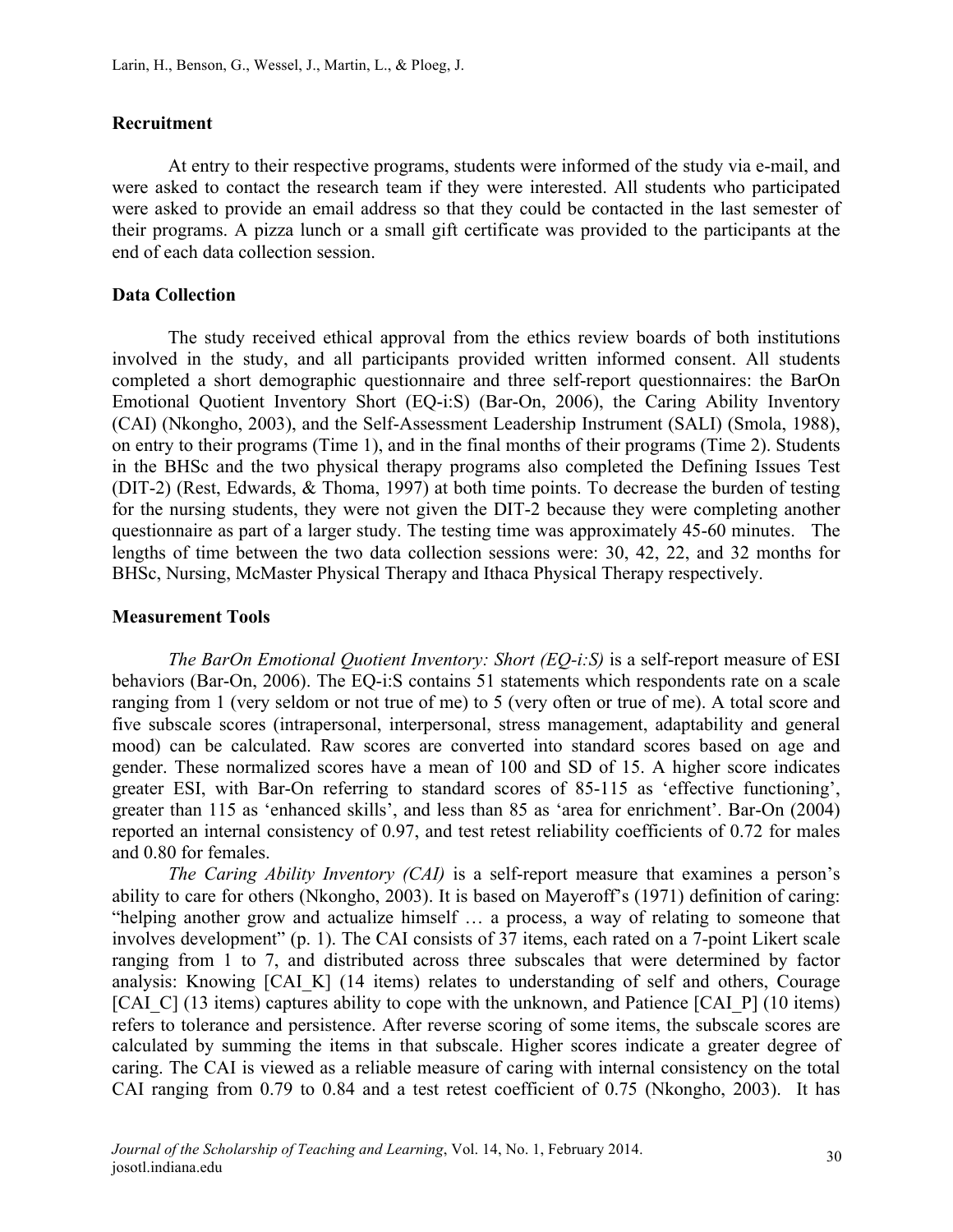discriminated between nursing students and nurses, between nursing students and non-nursing students, and between females and males (Nkongho, 2003).

*The Self-Assessment Leadership Inventory (SALI)* is a measure of leadership characteristics, where leadership is defined as the process of influencing the behaviors of other persons in their efforts towards goal setting and achievement (Smola, 1988). This instrument was originally developed by Yura (1970) and incorporated various leadership theories. Respondents rate 40 behaviors as they relate to their leadership. A 5-point Likert scale is used indicating, "usually not behave in this manner" (0) to "almost always behave in this manner" (4). A higher total score indicates high self-assessment of leadership characteristics. Testing for internal consistency produced a Cohen's coefficient K of 0.54. The SALI was able to discriminate between groups expected to be different on leadership ability (Smola, 1988).

*The Defining Issues Test (DIT-2)* is derived from Kohlberg's theory of the development of moral judgment, a process by which people determine one course of action is morally right and another course is morally wrong (Rest, Edwards, & Thoma, 1997). The test consists of five ethical "dilemmas". For each dilemma, the respondents are asked to make a decision about the action to take and then rate 12 statements (on a 5-point scale) for their importance in making the decision. Finally they rank the 4 most important statements (Bebeau & Thoma, 2003). A number of scores can be computer-generated. The N2 score was used in this study. It is a combined measure of ability to recognize principled items (ranking of these as most important) and to discard the simplistic and biased solutions (rate these lower than principled items). The construct validity has been supported by correlations between the N2 score and moral comprehension, prosocial behavior and civil libertarian attitudes, by differences in age/educational groups, and by longitudinal and interventional changes (Rest, Thoma, Narvaez, & Bebeau, 1997). The BHSc and physical therapy students completed this questionnaire; the nursing students did not.

These tools are summarized in an appendix with definitions of the concepts and examples of items from each tool.

#### **Data Analysis**

The PASW statistical package, version 18 (SPSS Inc., 2009) was used for all analyses. The data were evaluated for fit with a normal distribution by means of the Kolmogorov-Smirnov statistic, with a Lilliefors significance level. As the p values for this test were >0.05 for all data, two-way analyses of variance (ANOVAs) with repeated measures were used to compare four groups on EQ-i:S, CAI and SALI scores, and three groups on the N2 score from the DIT-2 at Times 1 and 2. Effect sizes were estimated from the partial eta squared obtained from the ANOVA program. Significant program effects were further evaluated with a Tukey test. Alpha was set at *p*<0.05 for all tests.

#### **Results**

A baseline cohort of 157 students (BHSc 21, Nursing 76, McMaster Physical Therapy 21, Ithaca Physical Therapy 39) agreed to participate in the study. Of these, 132 students completed the questionnaires at Time 2. Dropouts were due to: withdrawing from program (Nursing 4, Ithaca Physical Therapy 3), delay in program (Nursing 6), and failure to respond to request to complete Time 2 questionnaires (BHSc 1, Nursing 11). The characteristics of the students completing the study are described in Table 1.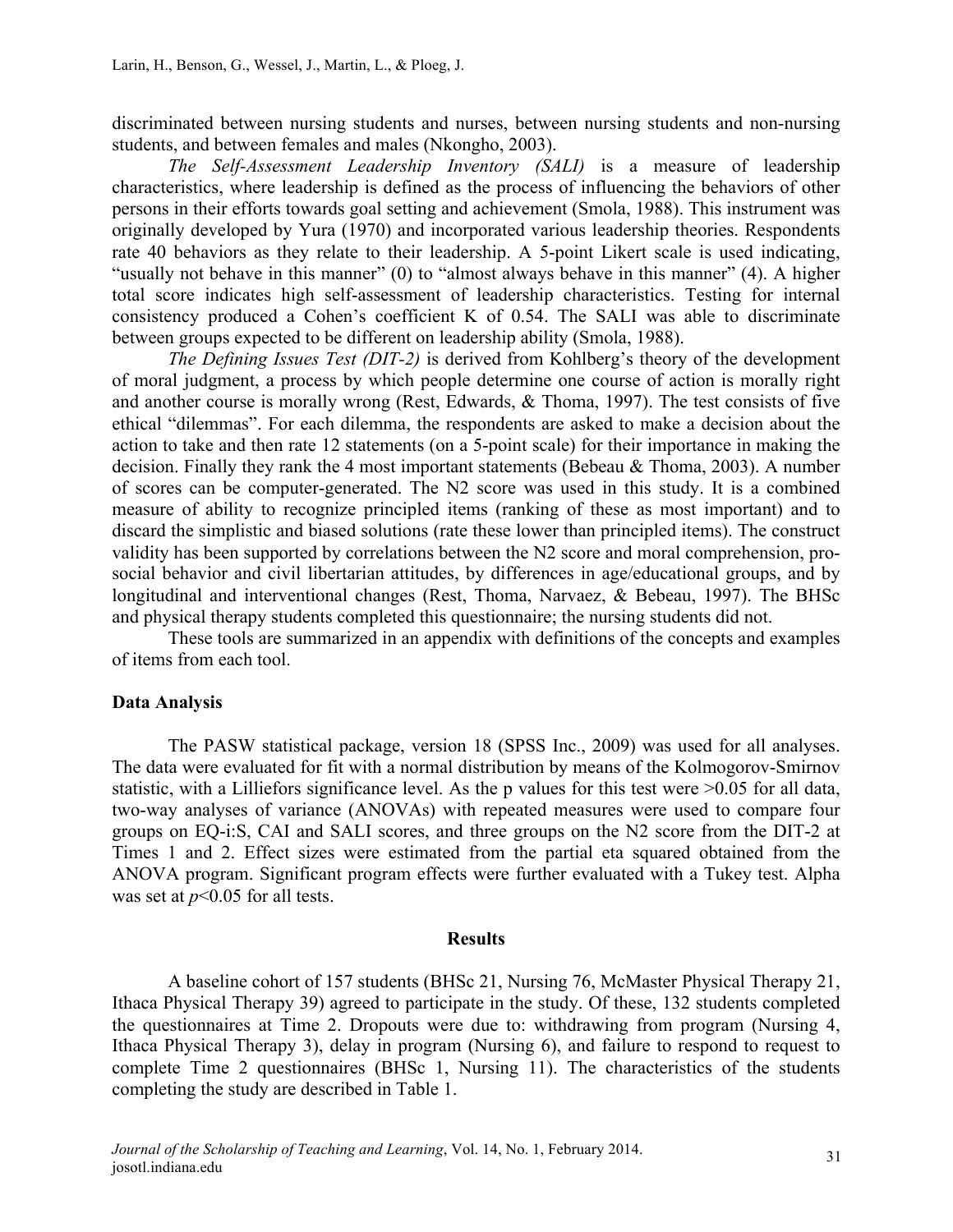#### Table 1

| Program            |     | N at T2 Male/Female | Age         | <b>Educational Characteristics</b> |
|--------------------|-----|---------------------|-------------|------------------------------------|
|                    |     |                     | mean $(SD)$ |                                    |
| <b>BHSc</b>        | 20  | 4/16                | 18(0.5)     | PBL, non-professional              |
|                    | 205 | 84/121              | 18          |                                    |
| <b>Nursing</b>     | 55  | 5/50                | 20(4.0)     | PBL, professional, caring          |
|                    | 385 | 30/355              | 20          |                                    |
| <b>McMaster PT</b> | 21  | 1/20                | 24(4.0)     | PBL, professional                  |
|                    | 59  | 9/50                | 25          |                                    |
| Ithaca PT          | 36  | 5/31                | 20(2.1)     | Conventional, professional         |
|                    | 67  | 18/49               | 21          |                                    |
| Total              | 132 | 15/117              | 20.6(3.6)   |                                    |

*Characteristics of Participants*

The numbers in *italics* are the values for the entire class from which the sample was drawn. BHSc: Bachelor of Health Science; PT: Physical Therapy; PBL: Problem-Based Learning.

The results of the EQ-i:S are presented in Figure 2, and the results of the CAI, SALI and N2 score in Table 2. The changes from Time 1 to Time 2 were not large in any of the measures; effect sizes ranged from 0.006 for CAI\_P to 0.128 for the N2 score. Significant time differences were found for EQ-i:S total score (F=14.2, df=1,128, *p*<0.001), CAI\_K (F=9.9, df=1,126,  $p=0.002$ ) and N2 score (F=10.9, df=1,74,  $p=0.002$ ). The only significant group by time interaction was found for the Stress Management subscale of the EQ-i:S  $(F=3.9, df=3.128,$  $p=0.010$ ). The BHSc and McMaster physical therapy students had increases in their scores while nursing and Ithaca physical therapy students had minimal change. There were no significant group main effects for any of the measures.

#### **Discussion**

This is the first longitudinal study to measure the changes of ESI, caring, leadership and moral judgment concurrently in four cohorts representing different disciplines and educational approaches. The results showed small but significant improvements in measures of ESI, the knowing component of caring, and moral judgment. Except for a difference between the programs in the pattern of change in Stress Management (two groups had improved scores, two groups stayed the same), there were no differences between programs in any of the measures.

The results do not support any of the research hypotheses. The students in the professional programs did not have greater changes in ESI, caring, leadership and moral judgment than students in a non-professional program (BHSc). In spite of having a curriculum based on a caring framework, nursing students did not change more in this attribute than the physical therapy and BHSc students. In addition there were no differences in the changes occurring in students from the problem-based programs and the conventional education program.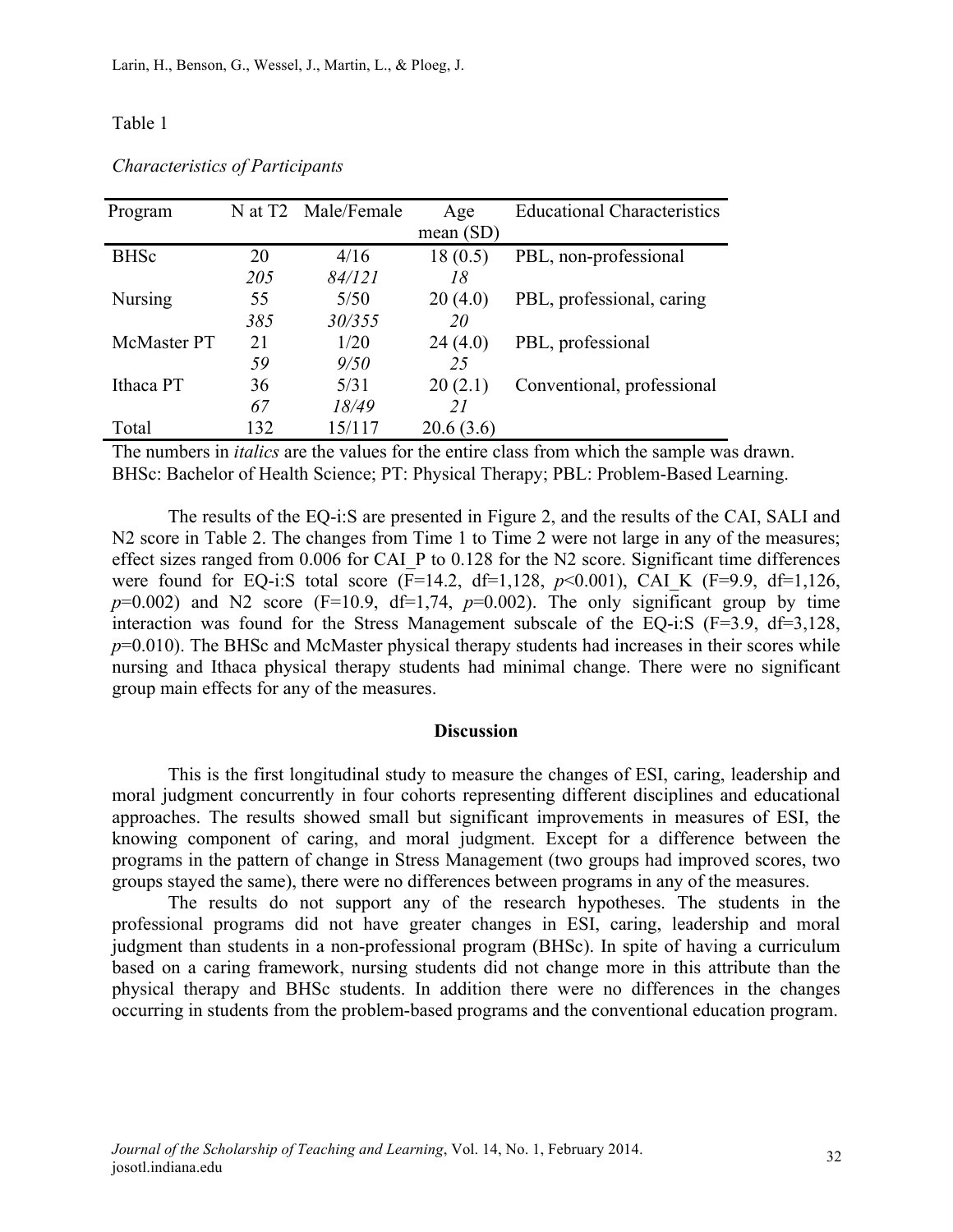

*Figure 2.* EQ-i:S standard scores (total and subscales) for all participants at beginning (Time 1) and end (Time 2) of their programs. The horizontal lines represent  $\pm 1$  SD of the standard scores, and indicate 'effective functioning' of ESI. Subscales - Intra: Intrapersonal; Inter: Interpersonal; Stress: Stress Management; Adapt: Adaptability; Mood: General Mood.

Some results in this study are similar to previous work. Jaeger (2003) reported that graduate students in public administration programs had small but significant increases in total and subscale scores of the EQ-i:S following their participation in a general management course. Nelson et al. (2001) found an increase in SALI and CAI K with little change in CAI C for nursing students from preclinical to the end of their BScN program. However, they noted a decrease in CAI\_P in their study while we found no change. The CAI\_K includes awareness of self and others – two concepts that are noted in the Intrapersonal and Interpersonal subscales of EQ-i:S. An improvement in CAI K may be due to the clinical and small group educational experiences of the students.

The mean values for the N2 score in the present study were above the means reported by Rest, Narvaez, Thoma, and Bebeau (1999) for college freshmen (30.6±14.4), and college seniors  $(40.4\pm13.6)$ , but similar to scores they reported for students completing a professional degree  $(45.0\pm14.9)$  or doctorate level education  $(49.0\pm15.6)$ . It is notable that there were no significant differences between the BHSc students and the students in the two physical therapy programs, because the BHSc students did not receive specific ethical training in their program. However, all programs required the students to evaluate information in making decisions.

Although the health care professional programs included many of the principles inherent in the concepts of ESI, caring, leadership and moral judgment, the participants did not show large changes in the measurement of these constructs. Perhaps very specific interventions are required to see major improvements. Graduate students receiving special ESI content in a general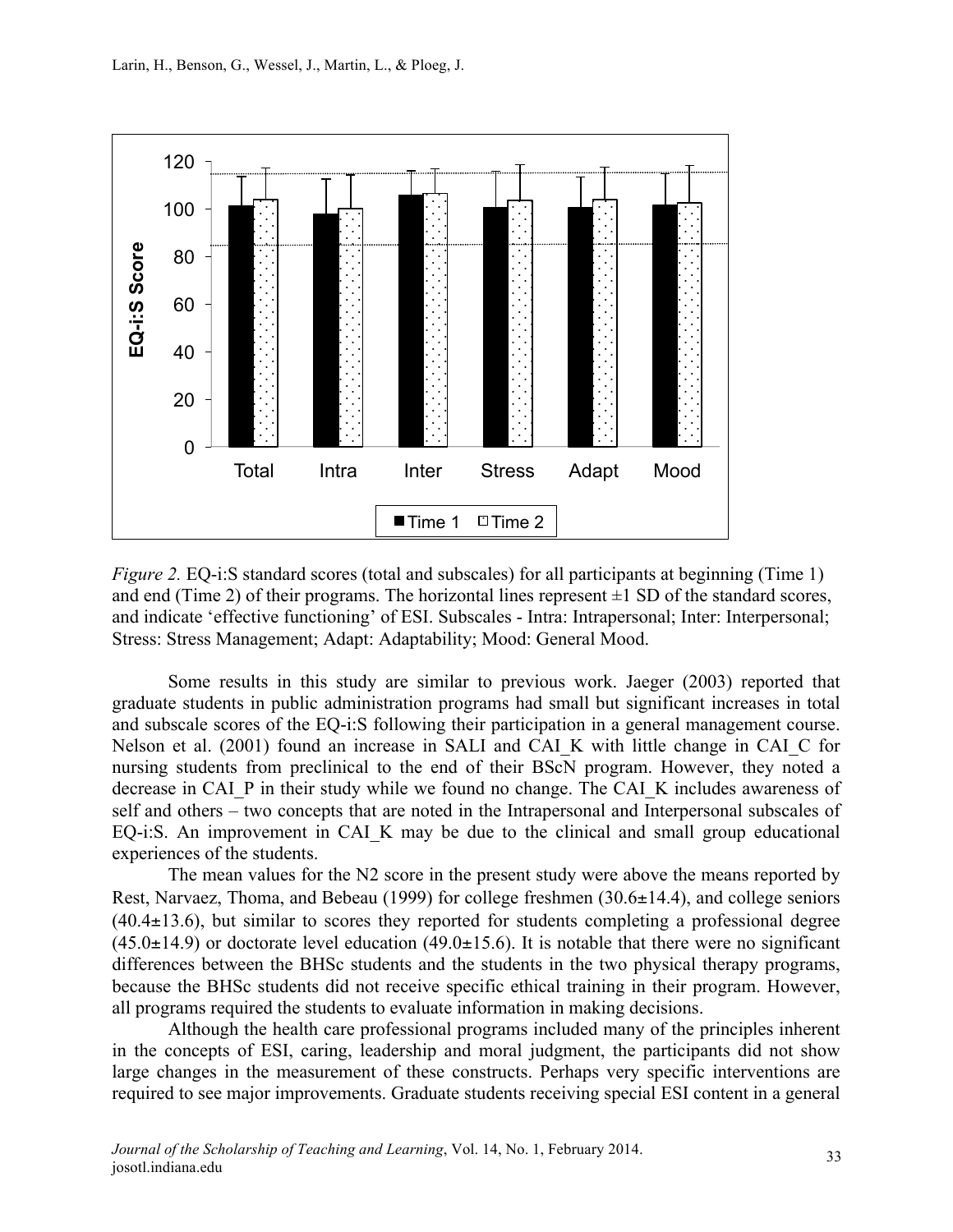management course in a public administration program had greater changes in EQ-i:S (mean changes ranged from 6.6 to 9.90) than students who did not receive this content (mean changes ranged from 0.07 to 2.12) (Jaeger, 2003).

Table 2

*Time 1 and Time 2 scores for measures of Emotional-Social Intelligence, Caring, Leadership and Moral Judgment*

| Program        | Time           | $EQ- i: S$ | CAI K | CAI C  | CAI P | <b>SALI</b> | N <sub>2</sub> |
|----------------|----------------|------------|-------|--------|-------|-------------|----------------|
|                |                | Total      |       |        |       |             | Score          |
| <b>BHSc</b>    | $\mathbf{1}$   | 100.0      | 73.8  | 66.0   | 60.6  | 118.5       | 49.1           |
| $N=20$         |                | (12.6)     | (8.9) | (6.7)  | (4.8) | (16.1)      | (9.0)          |
|                | $\overline{2}$ | 106.0      | 79.5  | 66.8   | 60.7  | 120.5       | 52.1           |
|                |                | (10.2)     | (8.3) | (7.7)  | (4.3) | (17.1)      | (9.9)          |
| <b>Nursing</b> | 1              | 100.5      | 76.5  | 63.9   | 59.7  | 113.6       |                |
| $N=55$         |                | (13.5)     | (9.2) | (9.5)  | (5.6) | (19.0)      |                |
|                | $\overline{2}$ | 102.1      | 77.8  | 67.2   | 61.3  | 118.7       |                |
|                |                | (14.5)     | (9.1) | (8.7)  | (4.2) | (16.9)      |                |
| McMaster       | 1              | 98.3       | 78.0  | 67.1   | 62.3  | 118.7       | 47.1           |
| $PT N=21$      |                | (11.5)     | (5.7) | (8.9)  | (5.6) | (13.8)      | (11.0)         |
|                | $\overline{2}$ | 103.5      | 80.8  | 66.9   | 62.2  | 123.8       | 51.8           |
|                |                | (15.2)     | (6.8) | (10.4) | (3.6) | (15.1)      | (10.3)         |
| Ithaca         | $\mathbf{1}$   | 104.9      | 79.1  | 68.1   | 61.8  | 121.4       | 43.5           |
| $PT N=36$      |                | (9.7)      | (5.4) | (8.4)  | (4.2) | (17.6)      | (13.9)         |
|                | $\overline{2}$ | 105.9      | 79.5  | 69.7   | 62.0  | 122.2       | 49.6           |
|                |                | (11.0)     | (5.3) | (8.1)  | (3.3) | (12.2)      | (12.5)         |
| Total          | 1              | 101.3      | 77.1  | 65.9   | 60.9  | 117.4       | 46.0           |
|                |                | (12.2)     | (7.9) | (8.8)  | (5.2) | (17.6)      | (12.1)         |
|                | $\overline{2}$ | 103.9      | 79.0  | 67.8   | 61.6  | 120.8       | 50.8           |
|                |                | (13.2)     | (7.8) | (8.7)  | (3.9) | (15.4)      | (11.3)         |

EQ-i:S: BarOn Emotional Quotient Inventory Short; CAI\_K, CAI\_C, CAI\_P: Caring Ability Inventory Subscales Knowing, Courage and Patience respectively; SALI: Self-Assessment Leadership Instrument; N2 Score: from Defining Issues Test; PT: Physical Therapy. Results in bold – significant  $(p<0.01)$  time effect from 2-way ANOVA (program versus time).

Perhaps there were only small changes in ESI because of the relatively high baseline values of the students. The mean total EQ-i:S score of 101.3 was higher than that recorded by Dawda and Hart (2000) for university students (mean 93.5) and by Suliman (2010) for second year nursing students (mean 86). However, the EQ-i:S in the present study was similar to that found for physicians (100.3) (Wagner, Moseley, Grant, Gore, & Owens, 2002) and managers after a specific ESI intervention (100.8) (Slaski & Cartwright, 2003). The mean EQ-i:S scores at all of the time points were within the 'effective functioning' range of ESI as defined by Bar-On (2002) (see Figure 2). The health professions likely attract persons with effective ESI, that is, persons interested in the welfare of others. Moreover, individuals that successfully compete for admission may have higher ESI than those not accepted to health professional programs. The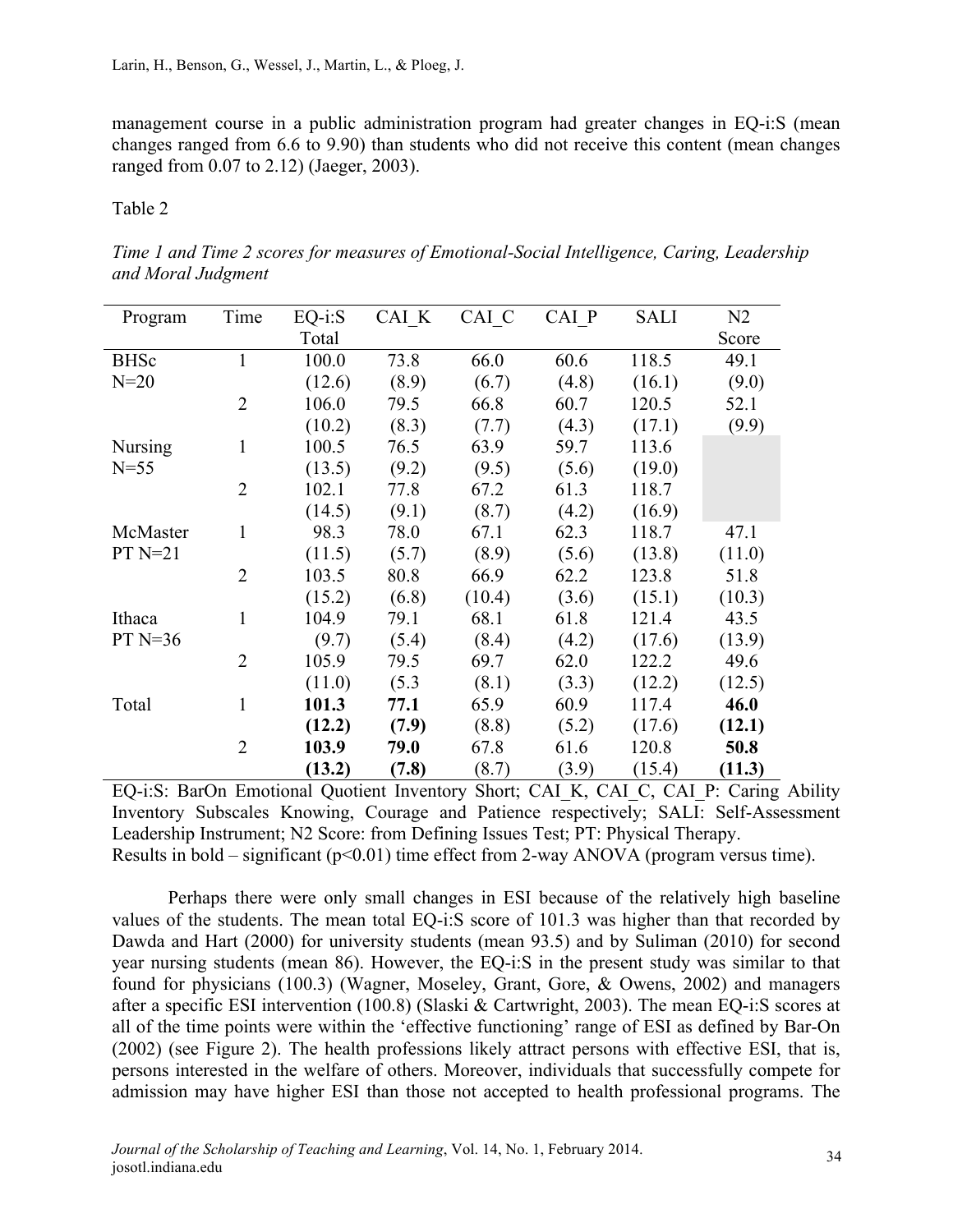BHSc students may also have had high ESI as the majority go on to apply to Medicine. In fact, higher scores in the total and three subscales of the EQ-i:S were correlated with higher cumulative grade point averages in first-year university students (Parker, Duffy, Wood, Bond, & Hogan, 2005).

If students are currently in an 'effective functioning' range, is there any advantage to increasing their EQ-i:S score to the enhanced functioning level? Bar-On (2002) has indicated that individuals with 'enhanced' ESI are exceptionally effective, both emotionally and socially, in all aspects of their lives, and are usually successful in achieving their goals. Although ESI of nurses and nursing students has been correlated with their clinical performance (Beauvais et al., 2011; Codier, Kooker, & Schoultz, 2008; Morrison, 2008), no studies have examined the added value of obtaining 'enhanced' ESI skills. It is possible that ESI will change more with work experience than with entry-level education. More research is required to identify what level of ESI is needed for effective practice, and whether specific educational experiences can enhance ESI.

There are limitations to our study related to the sample. Only 18.4% of the total cohort of students entered and completed the study, and all students were volunteers. The number of participants was slightly less than the sample size calculations required for the BHSc and McMaster physical therapy students. Thus the sample may not be representative of the majority of students in the programs. However, the inclusion of two higher education institutions, two health disciplines, and a non-professional program should increase the generalizability of our results. It is unlikely that a larger sample size would have provided more significant results because the effect sizes, as estimated by the partial eta squared from the ANOVA, were very small.

The measures used in this study will also affect the results. Three of the measures were self-report questionnaires, and thus only reflect the individuals' view of their own ESI, leadership and caring. The DIT-2, on the other hand, was a test that evaluates the students' ability in moral judgment and was not administered to nursing students. Results could be different if we used instruments that involved observation of behavior or opinions of others such as instructors, peers or clients. While the EQ-i:S tool is normalized for different age groups, the other measures are not. It is possible that age might make a difference to the scores for caring, leadership and moral judgment. On the other hand, there were no differences among groups at baseline, though the McMaster physical therapy students were older than the other cohorts.

This study was designed to examine the effects of different curricula on ESI, caring, leadership and moral judgment. Small changes occurred in three of these attributes, but we were unable to determine what curricular characteristics contributed to the changes because results were similar across the four student cohorts. Educators have a responsibility to prepare health care professional students for the emotional and social demands of their roles. Therefore, further research is needed to determine the optimal levels of ESI, caring, leadership and moral judgment required for effective health care practice. Then, educators need to examine specific educational strategies for their ability to help students develop their skills in these areas.

#### **Conclusion**

Health science students had small improvements in ESI, caring and moral judgment from the beginning to the end of their programs. The changes were similar in students from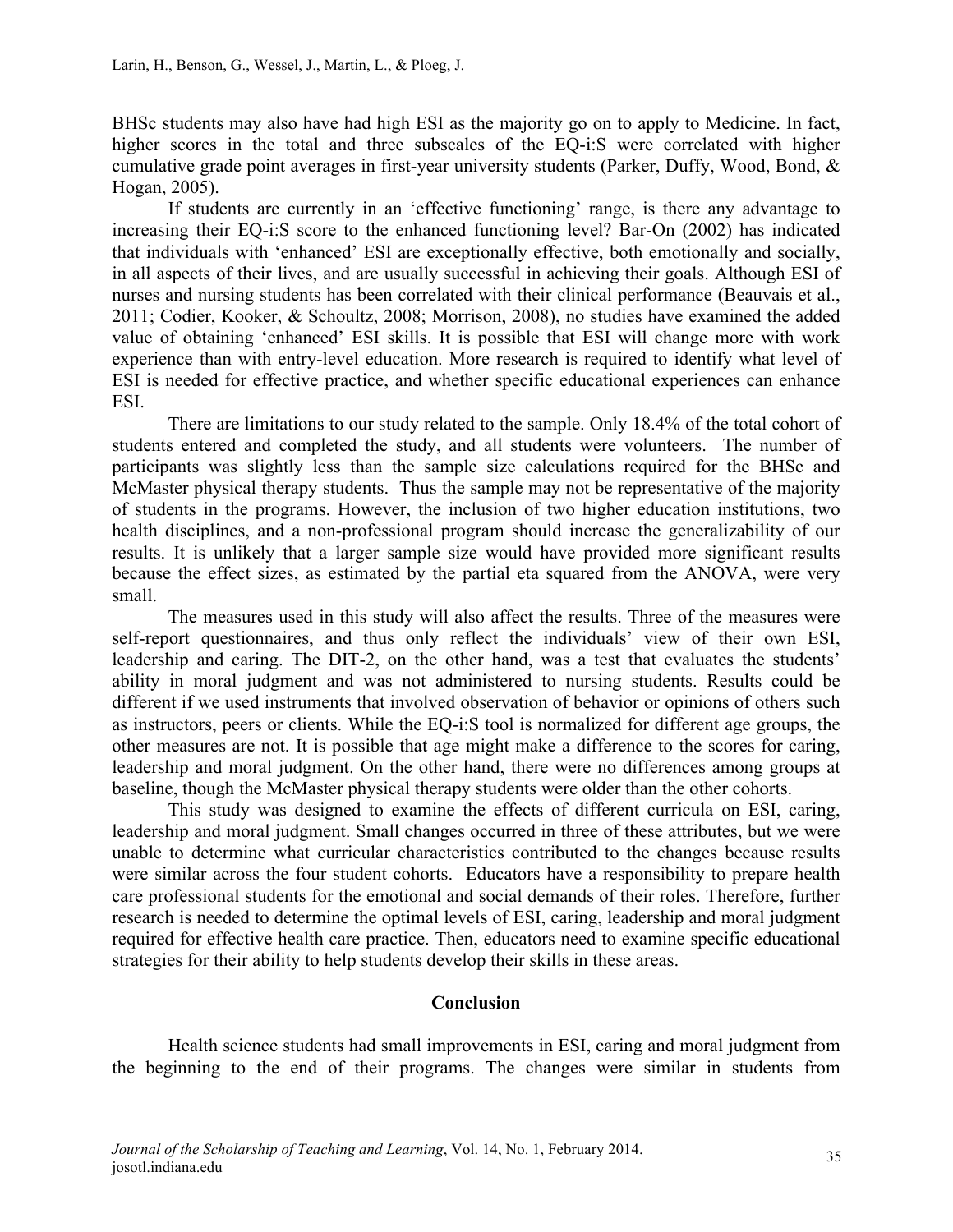professional and non-professional health science programs, in nursing and physical therapy disciplines, and in students from problem-based and conventional educational programs.

### **Acknowledgements**

The authors wish to thank the students of the Bachelor of Health Science, Nursing and Physical Therapy programs for their voluntary participation in the study, and those students who worked on this study as part of their research practicum. This project was supported by a grant from the McMaster Nursing Education Research Unit and two grants from Ithaca College (Seed Research Fund, School of Health Sciences and Human Performance; Small Grant for Faculty Research, Office of the Provost).

## **Appendix**

*Appendix 1.* Outline of tools to measure emotional-social intelligence, caring, leadership and moral judgment.

| Concept                       | <b>Measurement Tool</b>                           | <b>Definition</b>                                                                                                                                                            | <b>Sample Items from</b>                                                                                                           |
|-------------------------------|---------------------------------------------------|------------------------------------------------------------------------------------------------------------------------------------------------------------------------------|------------------------------------------------------------------------------------------------------------------------------------|
| <b>Emotional-Social</b>       | <b>BarOn Emotional</b>                            | "a multi-factorial array of                                                                                                                                                  | <b>Measurement Tool</b><br>I believe in my ability to handle                                                                       |
| <b>Intelligence (ESI)</b>     | Quotient Inventory: Short<br>$(EQ-i: S)$          | emotional and social<br>competencies that determine<br>how effectively we relate<br>with ourselves and other and<br>cope with daily demands and<br>pressures" (Bar-On, 2002) | most upsetting problems.<br>In handling situations that<br>arise, I try to think of as many<br>approaches as I can.                |
| Caring                        | Caring Ability Inventory<br>(CAI)                 | Ability of a person to care for<br>others (Nkongho, 2003)                                                                                                                    |                                                                                                                                    |
|                               |                                                   | <b>Caring: Knowing</b><br>(understanding of self and<br>others)                                                                                                              | When I care for someone else, I<br>do not have to hide my feelings.<br>I accept people just the way<br>they are.                   |
|                               |                                                   | <b>Caring: Courage</b><br>(ability to cope with the<br>unknown)                                                                                                              | I feel uneasy knowing that<br>another person depends on me.<br>There is very little I can do for<br>a person who is helpless       |
|                               |                                                   | <b>Caring: Patience</b><br>(tolerance and persistence)                                                                                                                       | I believe that learning takes<br>time.<br>I admire people who are clam,<br>composed and patient.                                   |
| Leadership                    | Self-Assessment<br>Leadership Inventory<br>(SALI) | Process of influencing the<br>behaviors of other persons in<br>their efforts towards goal<br>setting and achievement<br>(Smola, 1988)                                        | Have group members share in<br>the decision making.<br>Alter your own behavior in<br>order to meet a situation.                    |
| <b>Moral Judgment</b><br>(MJ) | Defining Issues Test<br>$(DIT-2)$                 | Process by which people<br>determine one course of<br>action is morally right and<br>another course is morally<br>wrong (Rest, Edwards, &<br>Thoma, 1997)                    | Respondent rates the<br>importance of statements<br>related to decision making<br>about social dilemmas<br>described in scenarios. |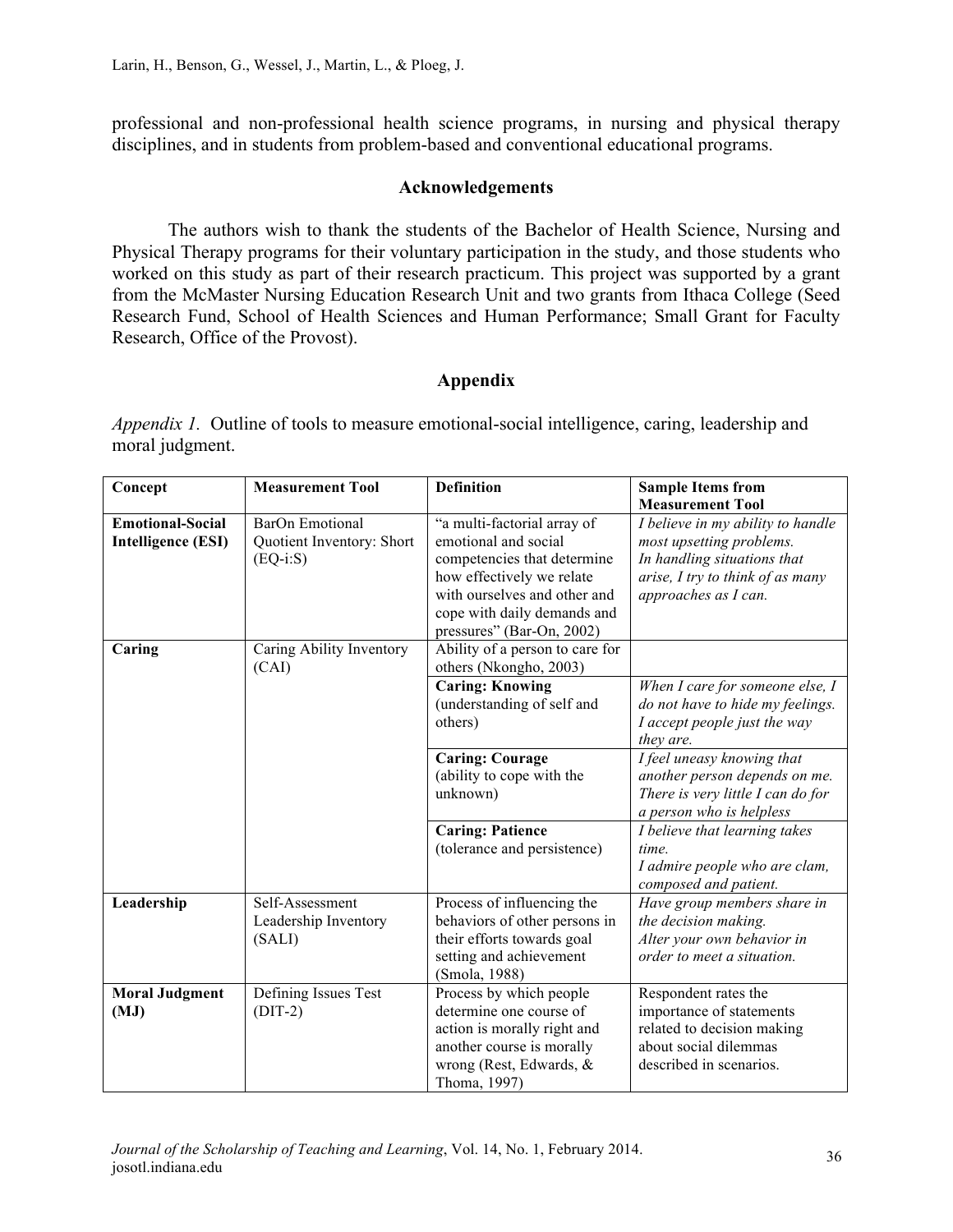# **References**

Akerjordet, K., & Severinsson, E. (2008). Emotionally intelligent nurse leadership: A literature review study. *Journal of Nursing Management, 16*(5), 565-577. doi: 10.1111/j.1365- 2834.2008.00893.x

American Physical Therapy Association (APTA) (2006). Evaluative Criteria for Accreditation of Education Programs for the Preparation of Physical Therapists. Retrieved from http://www.capteonline.org/uploadedFiles/CAPTEorg/About\_CAPTE/Resources/Accreditation\_ Handbook/EvaluativeCriteria\_PT.pdf.

Barnitt, R. E. (1993). 'Deeply troubling questions': The teaching of ethics in undergraduate courses. *British Journal of Occupational Therapy, 56*, 401-406.

Barnitt, R. E. (1998). Ethical dilemmas in occupational therapy and physical therapy: A survey of practitioners in the UK National Health Service. *Journal of Medical Ethics, 24*, 193-199. doi: 10.1136/jme.24.3.193

Barnitt, R. E., & Roberts, L. C. (2000). Facilitating ethical reasoning in student physical therapists. *Journal of Physical Therapy Education, 14*(3), 35-41.

Bar-On, R. (2002). *BarOn emotional quotient inventory: Short (EQ-i:S): Technical manual*. Toronto, ON: Multi-Health Systems Inc.

Bar-On, R. (2004). The Bar-On emotional quotient inventory (EQi): Rationale, description, and summary of psychometric properties. In G. Geher (Ed.), *Measuring emotional intelligence: Common ground and controversy* (pp. 111-142). Hauppauge, NY: Nova Science Publishers.

Bar-On, R. (2006). The Bar-On model of emotional-social intelligence (ESI). *Psicothema, 18(Supp.), 13-25.*

Beauvais, A. M., Brady, N., O'Shea, E. R., & Griffin, M. T. (2011). Emotional intelligence and nursing performance among nursing students. *Nurse Education Today, 31*(4), 396-401. doi: 10.1016/j.nedt.2010.07.013

Bebeau, M. J., & Thoma, S. J. (2003). *Guide for DIT-2*. Minneapolis, MN: University of Minnesota.

Benson, G., Ploeg, J., & Brown, B. (2010). A cross-sectional study of emotional intelligence in baccalaureate nursing students. *Nurse Education Today, 30*, 49-53. doi: 10.1016/j.nedt.2009.06.006

Benson, G., Martin, L., Ploeg, J. & Wessel, J. (2012). Longitudinal study of emotional intelligence, leadership, and caring, in undergraduate nursing students*. Journal of Nursing Education, 51*(2), 95-101. doi: 10.3928/01484834-20120113-01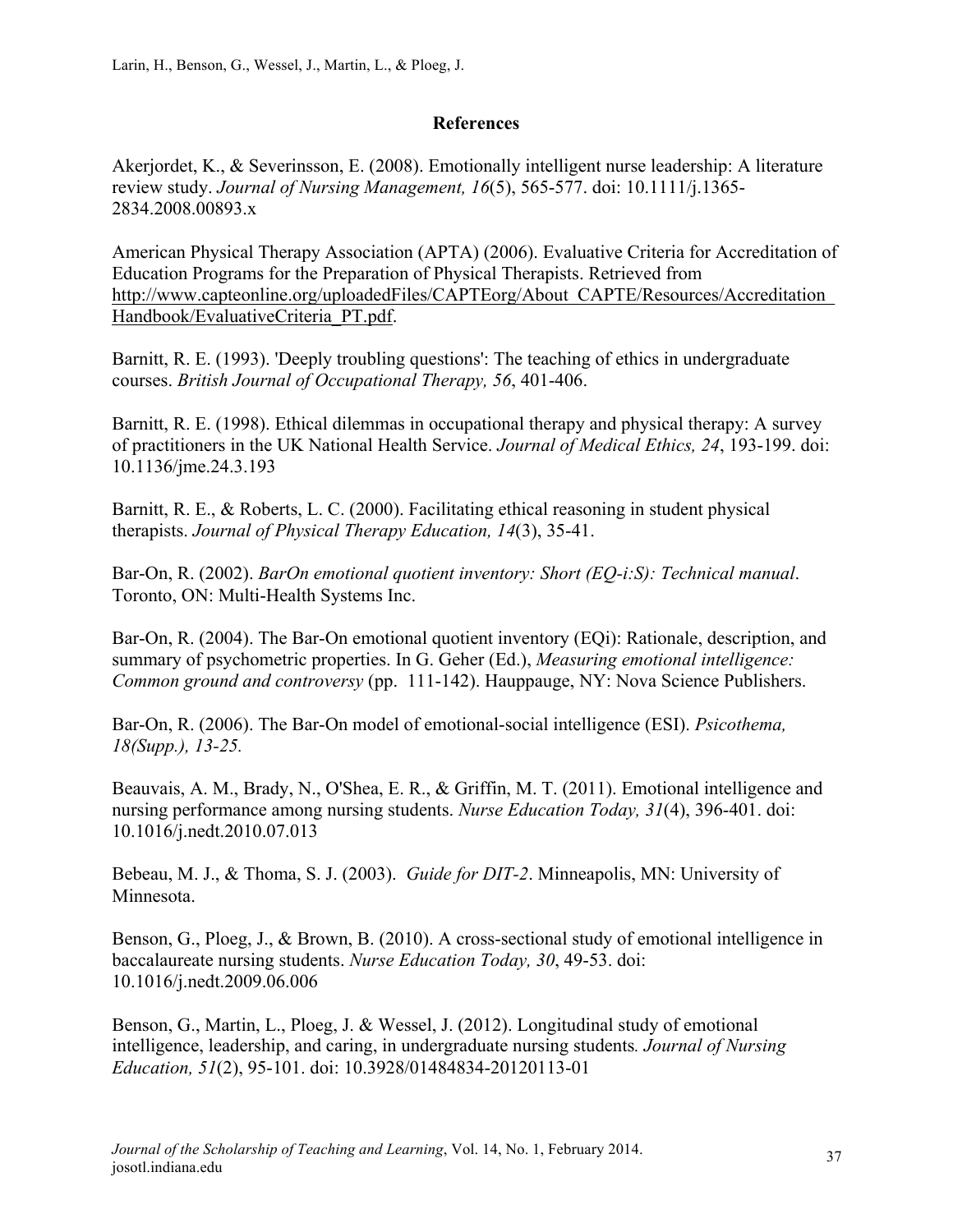Bevis, E. O., & Watson, J. (2000). *Toward a caring curriculum: A new pedagogy for nursing*. Sudbury, MA: Jones and Bartlett Publishers.

Borbasi, S., & Jackson, D. (2005). Nursing leadership: Power, politics and gender: The role of emotional intelligence. *Collegian, 12*(1), 5-6. doi: 10.1016/S1322-7696(08)60475-8

Brewer, J., & Cadman, C. (2000). Emotional intelligence, enhancing student effectiveness and patient outcomes. *Nurse Educator, 25*(6), 264-266. doi: 10.1097/00006223-200011000-00006

Codier, E., Kooker, B. M., & Schoultz, J. (2008). Measuring the emotional intelligence of clinical staff nurses. An approach for improving the clinical care environment. *Nursing Administration Quarterly, 32*(1), 8-14. Doi: 10.1097/01.NAQ.0000305942.38816.3b

College of Nurses of Ontario (CNO). (2008). *National competencies in the context of entry-level registered nurse practice*. Toronto, ON: CNO. Retrieved from http://www.cno.org/docs/reg/41037\_EntryToPracitic\_final.pdf.

Dawda, D., & Hart, S. D. (2000) Assessing emotional intelligence: reliability and validity of the Bar-On Emotional Quotient Inventory (EQ-i) in university students*. Personality and Individual Differences, 28,* 797-812. doi: 10.1016/S0191-8869(99)00139-7

Dieruf, K. (2004). Ethical decision-making by students in physical and occupational therapy. *Journal of Allied Health, 33*(1), 24-30.

Duckett, L., Rowan, M., Ryden, M., Krichbaum, K., Miller, M., Wainwright, H., & Savik, K. (1997). Progress in the moral reasoning of baccalaureate nursing students between program entry and exit. *Nursing Research, 46*(4), 222-229. doi: 10.1097/00006199-199707000-00007

Duffy, J. R. (2005). Want to graduate nurses who care? Assessing nursing students' caring competencies. *Annual Review of Nursing Education, 3*, 59-76.

Gard, G., & Gyllensten, A. L. (2004). Are emotions important for good interaction in treatment situations*? Physiotherapy Theory and Practice, 20*, 107-119. doi: 10.1080/09593980490452995

Geddes, E. L., Salvatori, P., & Eva, K. W. (2009). Does moral judgement improve in occupational therapy and physiotherapy students over the course of their pre-licensure training*? Learning in Health and Social Care, 8*(2), 92-102. doi: 10.1111/j.1473-6861.2008.00205.x

Jaeger, A. J. (2003). Job competencies and the curriculum: An inquiry into emotional intelligence in graduate professional education*. Research in Higher Education, 44*(6), 615-639. doi: 10.1023/A:1026119724265

Jones, J. M., & Sackett, K. (2009). Integrating leadership and management content across the curriculum: A 3-course approach*. Nurse Educator, 34*(5), 204-208. doi: 10.1097/NNE.0b013e3181b4c4c6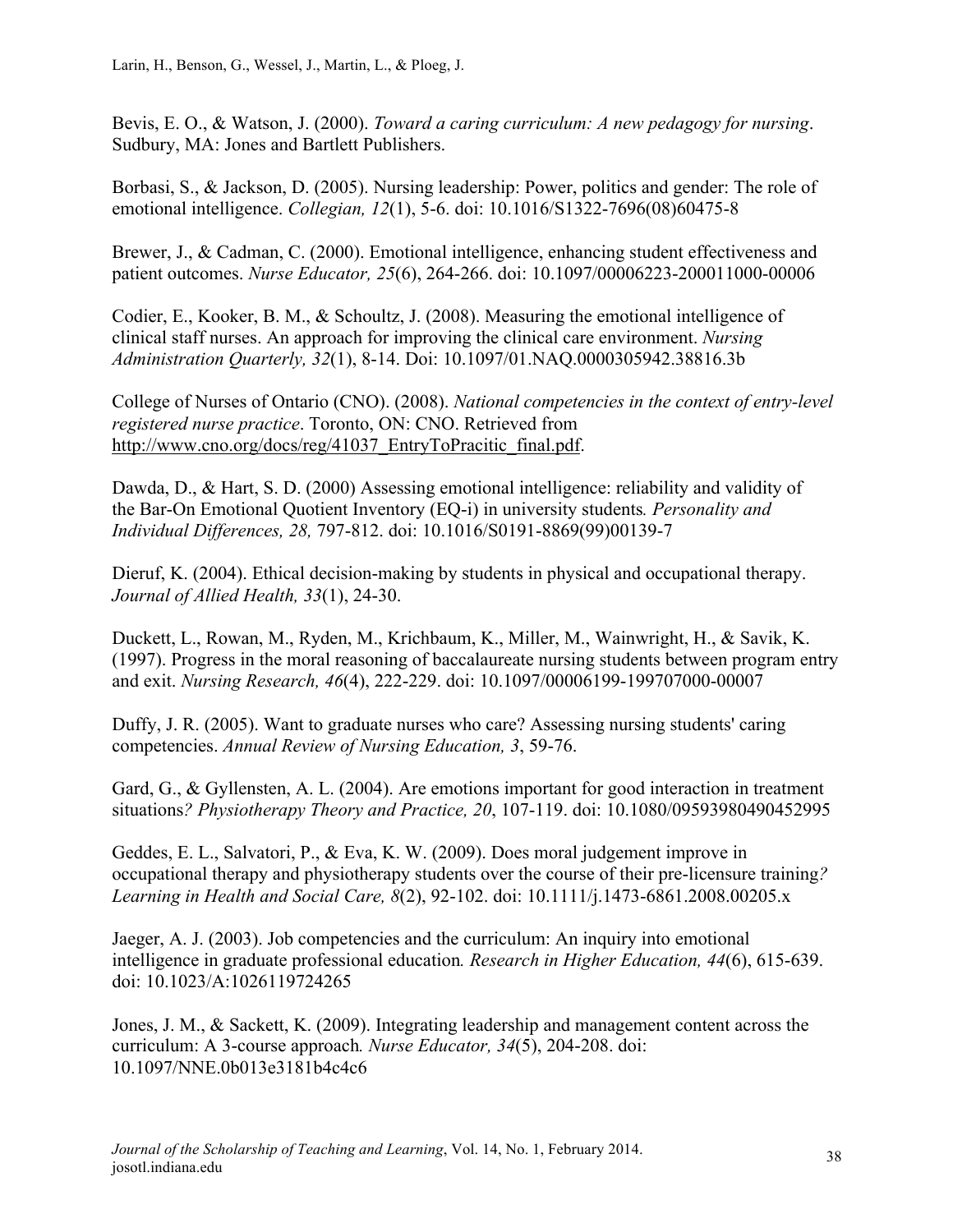Kim, Y. S., Park, J. W., Son, Y. J., & Han, S. S. (2004). A longitudinal study on the development of moral judgement in Korean nursing students. *Nursing Ethics, 14*, 309-319.

Larin, H. M., Benson, G., Martin, L., Wessel, J., Williams, R., & Ploeg, J. (2011). Examining change in emotional-social intelligence, caring, and leadership in health professions students. *Journal of Allied Health, 40*(2), 96-102.

Lewis, E. (2011). Longitudinal assessment of emotional intelligence in Doctor of Physical Therapy students. *The Internet Journal of Allied Health Sciences and Practice, 9*(2).

Lopopolo, R. B., Schafer, D. S., & Nosse, L. J. (2004). Leadership, administration, management, and professionalism (LAMP) in physical therapy: A Delphi study*. Physical Therapy, 84*(2), 137- 150.

Mayeroff, M. (1971). *On carin*g. New York, NY: Harper & Row.

McQueen, A. C. (2004). Emotional intelligence in nursing work*. Journal of Advanced Nursing, 47*(1), 101-108. doi: 10.1111/j.1365-2648.2004.03069.x

Morrison, J. (2008). The relationship between emotional intelligence competencies and preferred conflict-handling styles*. Journal of Nursing Management, 16*, 974-983. doi: 10.1111/j.1365- 2834.2008.00876.x

Nelson, M. L., Howell, J. K., Larson, J. C., & Karpiuk, K. L. (2001). Student outcomes of the healing web: Evaluation of a transformative model for nursing education*. Journal of Nursing Education, 40*(9), 404-413.

Nkongho, N. O. (2003). The caring ability inventory. In O. L. Strickland, & C. Dilorio (Eds.), *Measurement of nursing outcomes, volume 3: Self care and copin*g (pp. 184-198). New York, NY: Springer Publishing.

Palese, A., Tomietto, M., Suhonen, R., Efstathiou, G., Tsangari, H., Merkouris, A., Papastavrou, E. (2011). Surgical patient satisfaction as an outcome of nurses' caring behaviors: A descriptive and correlational study in six European countries. *Journal of Nursing Scholarship, 43*(4), 341- 350. doi: 10.1111/j.1547-5069.2011.01413.x

Parker, J.D.A., Duffy, J.M., Wood, L.M., Bond, B.J., & Hogan, M.J. (2005). Academic achievement and emotional intelligence: Predicting the successful transition from high school to university. *Journal of the First-Year Experience and Students in Transition, 17*(1), 67-78.

Physiotherapy Education Accreditation Canada (PEAC). (2012). *2012 Accreditation standards for physiotherapy education programs in Canada*. London, ON: PEAC. Retrieved from: http://www.peacaepc.ca/PDFs/Accreditation%20Standards/FINALPEACSTANDARDS2012\_000.pdf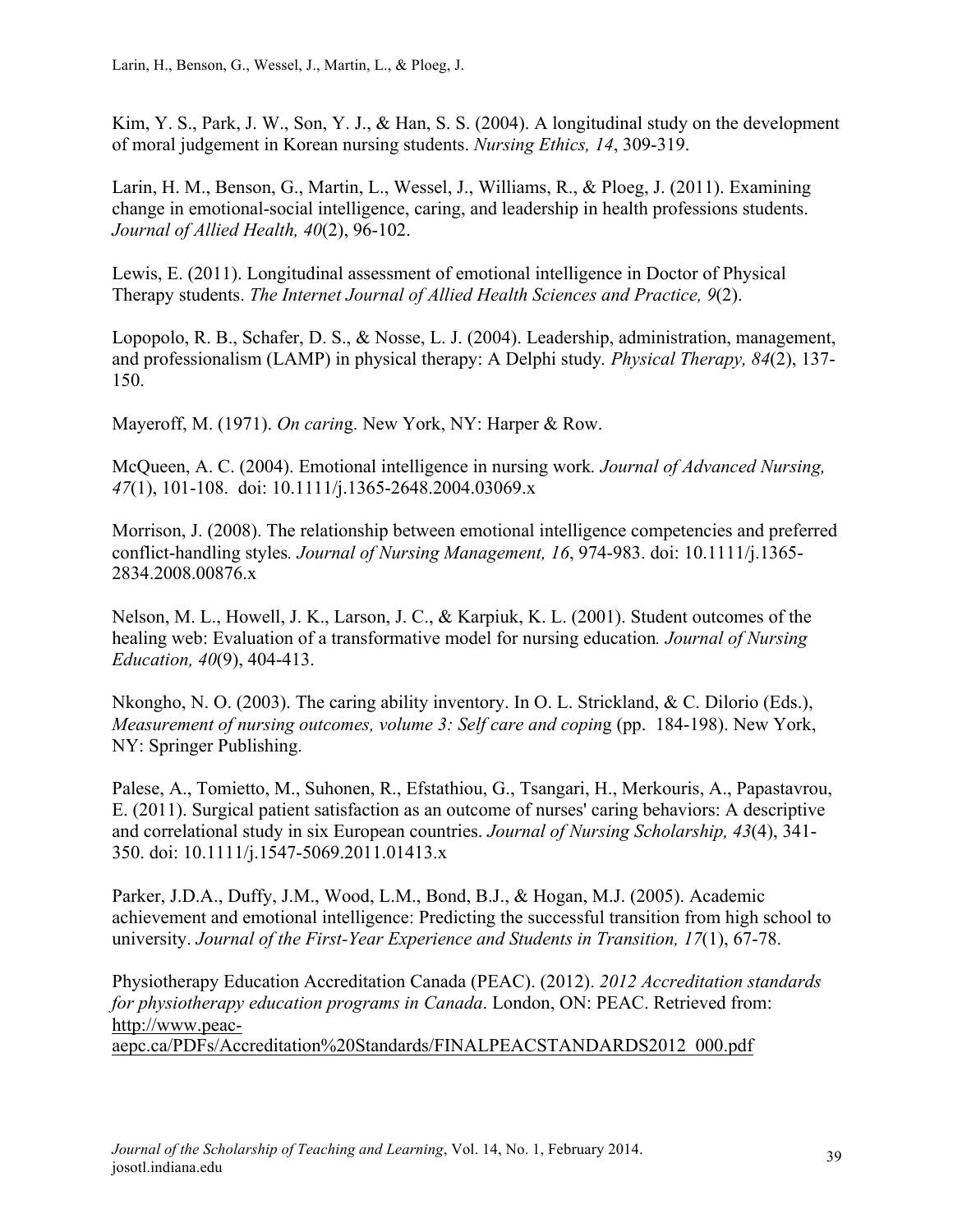Rego, A., Godinho, L., McQueen, A., & Cunha, M. P. (2010). Emotional intelligence and caring behaviour in nursing. *Service Industries Journal, 30*(9), 1419-1437. doi: 10.1080/02642060802621486

Rest, J., Edwards, L., & Thoma, S. (1997). Designing and validating a measure of moral judgment: Stage preference and stage consistency approaches*. Journal of Educational Psychology, 89*(1), 5-28. doi: 10.1037/0022-0663.89.1.5

Rest, J., Thoma, S. J., Narvaez, D., & Bebeau, M. J. (1997). Alchemy and beyond: Indexing the defining issues test*. Journal of Educational Psychology, 89*(3), 498-507. doi: 10.1037/0022- 0663.89.3.498

Rest, J. R., Narvaez, D., Thoma, S. J., & Bebeau, M. J. (1999). DIT2: Devising and testing a revised instrument of moral judgment. *Journal of Educational Psychology, 91*(4), 644-659. doi: 10.1037/0022-0663.91.4.644

Rochester, S., Kilstoff, K., & Scott, G. (2005). Learning from success: Improving undergraduate education through understanding the capabilities of successful nurse graduates. *Nurse Education Today, 25*(3), 181-188. doi: 10.1016/j.nedt.2004.12.002

Romanello, M., & Knight-Abowitz, K. (2000). The "ethic of care" in physical therapy practice and education: Challenges and opportunities*. Journal of Physical Therapy Education, 14*(3), 20- 25.

Schafer, D. S., Lopopolo, R. B., & Luedtke-Hoffmann, K. A. (2007). Administration and management skills needed by physical therapist graduates in 2010: A national survey*. Physical Therapy, 87*(3), 261-281. doi: 10.2522/ptj.20060003

Simmons, P., & Cavanaugh, S. (2000). Relationships among student and graduate caring ability and professional school climate. *Journal of Professional Nursing, 16*(2), 76-83. doi: 10.1016/S8755-7223(00)80019-8

Sisola, S. W. (2000). Moral reasoning as a predictor of clinical practice: The development of physical therapy students across the professional curriculum*. Journal of Physical Therapy Education, 14*(3), 26-34.

Slaski, M., & Cartwright, S. (2003). Emotional intelligence training and its implications for stress, health and performance. *Stress and Health, 19*, 233–239. doi: 10.1002/smi.979

Smola, B. K. (1988). Refinement and validation of a tool measuring leadership characteristics of baccalaureate nursing students. In C. F. Waltz, & O. L. Strickland (Eds.), *Measurement of nursing outcome, volume two: Measuring nursing performance: Practice, education and researc*h (pp. 314-336). New York, NY: Springer Publishing.

Snow, J. L. (2001). Looking beyond nursing for clues to effective leadership*. Journal of Nursing Administration, 31*(9), 440-443. doi: 10.1097/00005110-200109000-00010